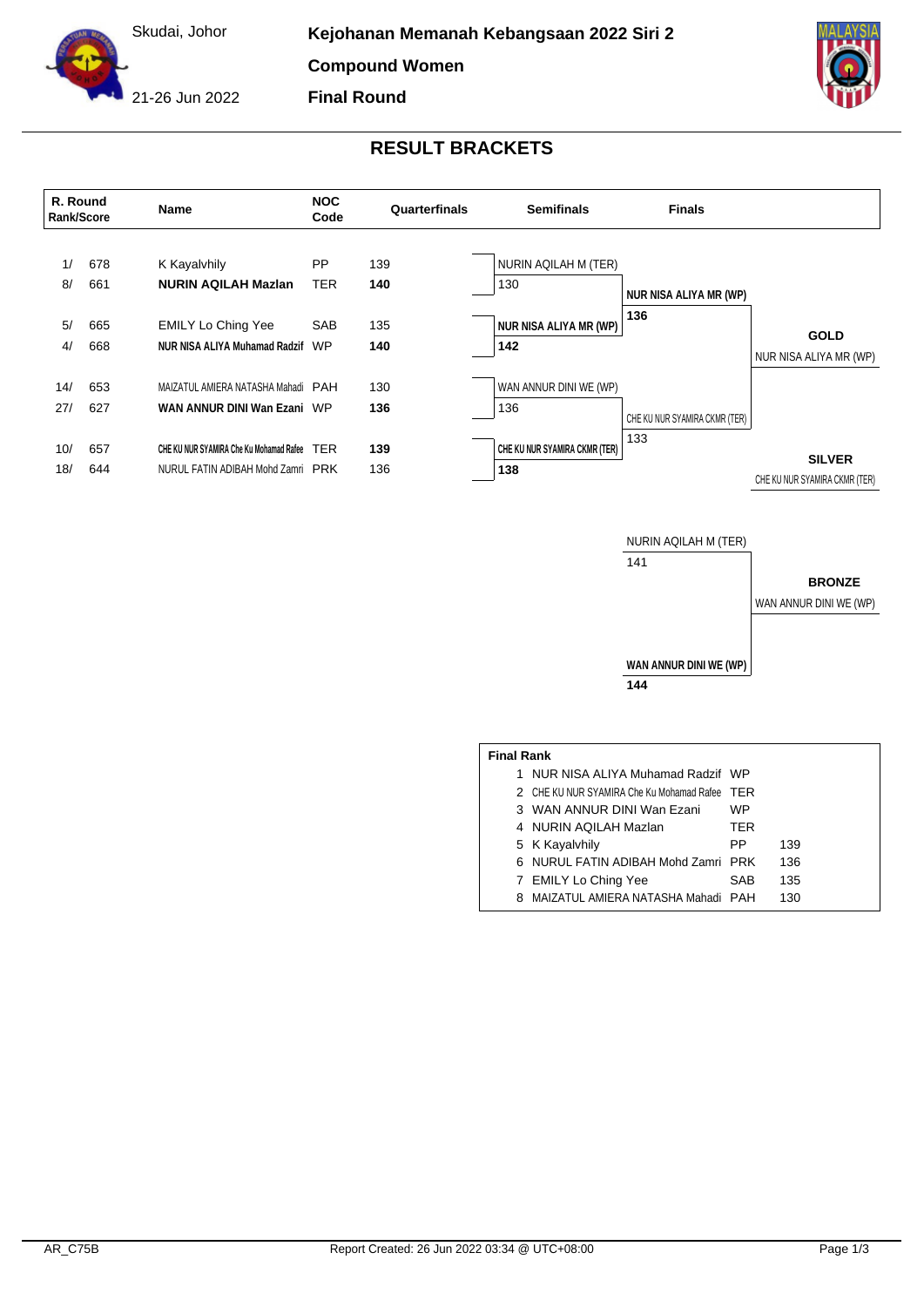



## **RESULT BRACKETS**

| R. Round<br>Rank/Score |     | Name                                       | <b>NOC</b><br>Code | 1/32<br>Elimin. Round | 1/16<br>Elimin. Round              | 1/8<br>Elimin. Round          | Quarterfinals               |
|------------------------|-----|--------------------------------------------|--------------------|-----------------------|------------------------------------|-------------------------------|-----------------------------|
| 1/                     | 678 | <b>K Kayalvhily</b>                        | PP                 |                       | K K (PP)                           |                               |                             |
|                        |     | -Bye-                                      |                    |                       | 138                                |                               |                             |
|                        |     |                                            |                    |                       |                                    | K K (PP)                      |                             |
| 33/                    | 617 | <b>BERNICE GOH Rou Pei</b>                 | PP                 | 128                   | SANDY LAM JY (MEL)                 | 140                           |                             |
| 32/                    | 618 | <b>SANDY LAM Jing Yueng MEL</b>            |                    | 137                   | 135                                |                               |                             |
|                        |     |                                            |                    |                       |                                    |                               | $KK$ (PP)                   |
| 17/                    | 647 | NURIN SOFIYA Binti Ahmad Shukor PP         |                    | 135                   | NURIN SOFIYA BAS (PP)              |                               | 139                         |
| 48/                    | 456 | NUR AUJI Binti Hamka                       | <b>WP</b>          | 100                   | 138                                | PEI YI T (SEL)                |                             |
|                        |     |                                            |                    |                       |                                    | 131                           |                             |
| 49/                    | 431 | <b>JUNI UMAIRAH Abdul Aziz WPP</b>         |                    | 100                   | PEI YI T (SEL)                     |                               |                             |
| 16/                    | 649 | PEI YI Teng                                | <b>SEL</b>         | 134                   | 142                                |                               |                             |
| 9/                     | 660 | <b>RENEE Sew</b>                           | SAB                |                       | <b>RENEE S (SAB)</b>               |                               |                             |
|                        |     | -Bye-                                      |                    |                       | 136                                |                               |                             |
|                        |     |                                            |                    |                       |                                    | <b>RENEE S (SAB)</b>          |                             |
| 41/                    | 596 | NUR AISYAH Binti Mohamad Farid Shah WPP    |                    | 122                   | THAPANIE A (KED)                   | 138                           |                             |
| 24/                    | 630 | <b>THAPANIE Aibau</b>                      | KED                | 126                   | 127                                |                               | <b>NURIN AQILAH M (TER)</b> |
|                        |     |                                            |                    |                       |                                    |                               | 140                         |
| 25/                    | 630 | NORNAJWA NAFISAH Baba SEL                  |                    | 129 $(T. 8)$          | NORNAJWA NAFISAH B (SEL)           |                               |                             |
| 40/                    | 600 | NURUL IRYANI Zanizam                       | <b>WP</b>          | 129 (T. 5)            | 135                                | <b>NURIN AQILAH M (TER)</b>   |                             |
|                        |     |                                            |                    |                       |                                    | 141                           |                             |
| 8/                     | 661 | -Bye-<br><b>NURIN AQILAH Mazlan</b>        | TER                |                       | <b>NURIN AQILAH M (TER)</b><br>138 |                               |                             |
|                        |     |                                            |                    |                       |                                    |                               |                             |
| 5/                     | 665 | <b>EMILY Lo Ching Yee</b>                  | SAB                |                       | <b>EMILY LCY (SAB)</b>             |                               |                             |
|                        |     | -Bye-                                      |                    |                       | 136                                |                               |                             |
|                        |     |                                            |                    |                       |                                    | <b>EMILY LCY (SAB)</b><br>138 |                             |
| 37/                    | 609 | NUR AMIESYA ADLINA Binti Nor Azmi MEL      |                    | 132                   | NUR AMIESYA ADLINA BNA (MEL)       |                               |                             |
| 28/                    | 626 | AMIRA BATRISYIA Shaiful Azuar WP           |                    | 120                   | 135                                |                               | <b>EMILY LCY (SAB)</b>      |
|                        |     |                                            |                    |                       |                                    |                               | 135                         |
| 21/                    | 640 | NAJIHAH Abdul Aziz                         | TER                | 134                   | <b>NAJIHAH AA (TER)</b>            |                               |                             |
| 44/                    | 575 | NUR LIYANA Ismail                          | MEL                | 119                   | 138                                | NAJIHAH AA (TER)              |                             |
|                        |     | -Bye-                                      |                    |                       | PRITISWARY M (PP)                  | 125                           |                             |
| 12/                    | 656 | PRITISWARY Muniswaran PP                   |                    |                       | 137                                |                               |                             |
|                        |     |                                            |                    |                       |                                    |                               |                             |
| 13/                    | 654 | SAFI QURRATU AINI Saifol Anuar PAH         |                    |                       | SAFI QURRATU AINI SA (PAH)         |                               |                             |
|                        |     | -Bye-                                      |                    |                       | 136                                | UMAIRAH BATRISYIA BHAM (SEL)  |                             |
|                        |     |                                            |                    |                       |                                    | 133                           |                             |
| 45/                    | 552 | NUR KHUWAILAH Ridzuan PP                   |                    | 111                   | UMAIRAH BATRISYIA BHAM (SEL)       |                               |                             |
| 20/                    | 642 | UMAIRAH BATRISYIA Binti Hayat Al-Mazli SEL |                    | 139                   | 139                                |                               | NUR NISA ALIYA MR (WP)      |
| 29/                    | 624 | WAN NUR DURATUL AKMAL Wan Irwadi PP        |                    | 125                   | SANDRA JOAN A (SAB)                |                               | 140                         |
| 36/                    | 611 | <b>SANDRA JOAN Albert</b>                  | SAB                | 127                   | 134                                |                               |                             |
|                        |     |                                            |                    |                       |                                    | <b>NUR NISA ALIYA MR (WP)</b> |                             |
|                        |     | -Bye-                                      |                    |                       | NUR NISA ALIYA MR (WP)             | 142                           |                             |
| 4/                     | 668 | NUR NISA ALIYA Muhamad Radzif WP           |                    |                       | 139                                |                               |                             |
|                        |     |                                            |                    |                       |                                    |                               |                             |